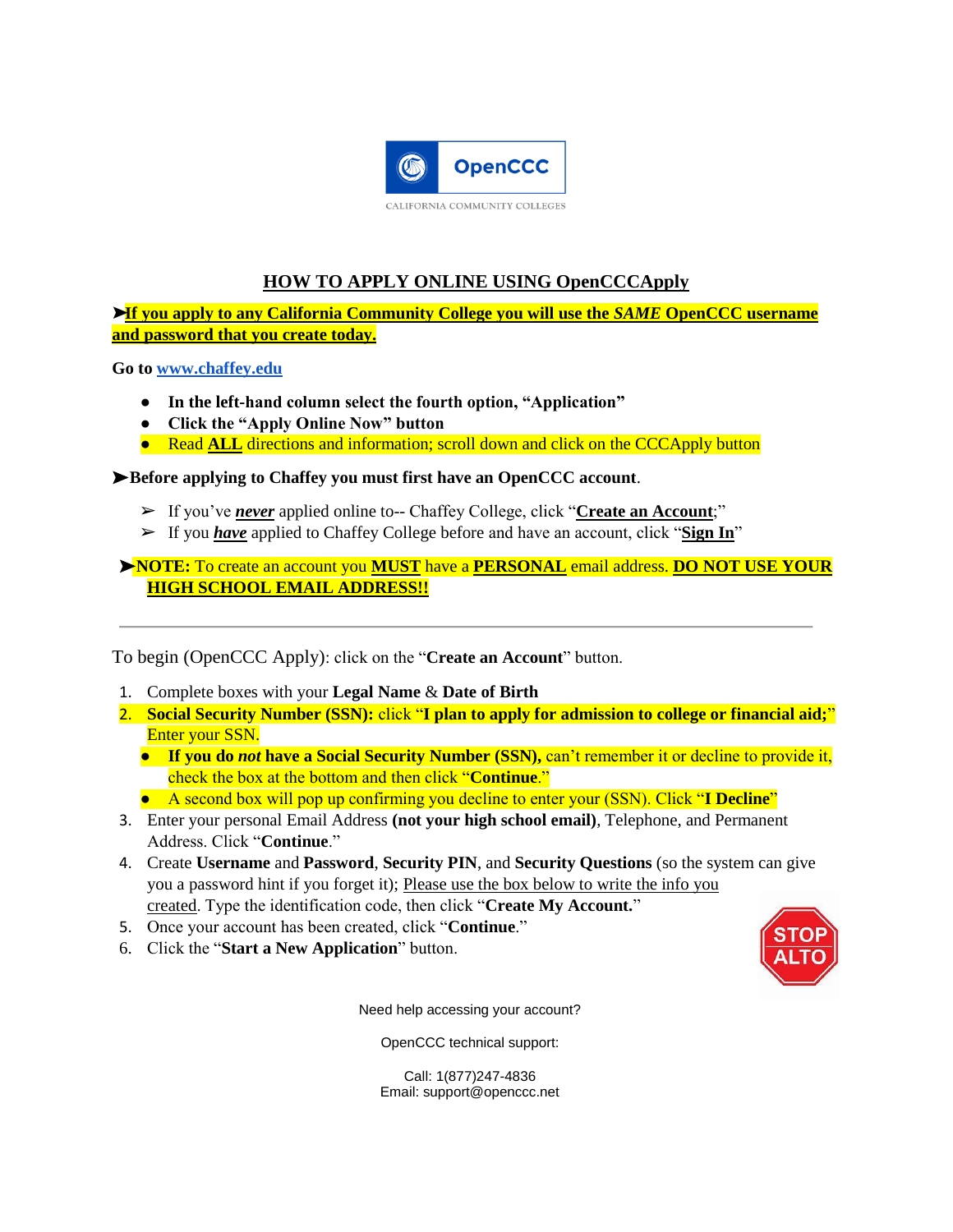# **Chaffey SColleg**

**Read ALL directions and information in the "Introduction" section. When you are ready to start your application, please select "Start Application"**

➤**SAVE ALL NUMBERS, USERNAME AND PASSWORDS, in your phone for future access to your account.** 



**→We have provided the answers to important questions throughout this application. The answers are listed in the order in which you will answer them.**

#### **Enrollment Information**

- **Select the upcoming term/semester for which you are applying: SUMMER, FALL, or SPRING**
- **Educational Goal- select "Discover/formulate career interests plans, goals."**
- **Intended Major/Program of Study: " IGETC/UC."**

#### **Account and Mailing Information**

● Social Security Number (SSN)

O Check this box if you do not have a Social Security Number or Taxpayer Identification Number, or decline to provide one at this time. International students, nonresident aliens, and other exceptions, may not have a Social Security Number (or Taxpayer Identification Number) and should check this box.

- *Mailing Address* & *Permanent Address* are usually the same; check the first box if accurate.
- If you did not provide a Social Security Number (SSN) click the "I Decline" button.

#### **Education**

- College Enrollment Status: "**Enrolling in high school (or lower grade) and college at the same time**."
- High School Education: "**Will be enrolled in high school (or lower grade) and college at the same time**."
- Last High School Attended: "**I attended high school**."
- Select the **Country** and **State** of your high school. Begin typing the name of your High School; the name of your school should pop up.
- College Education: "**No degree**."
- College Universities attended: click "None."
- When asked to enter high school start & end date, you may enter approximate dates (08/15/yyyy 05/25/yyyy)

#### **Citizenship/Military**

● Citizenship: Select the most appropriate answer from the drop down selection. **If you don't have a Social Security Number (SSN) or other identifying number, answer** "**Other**."

#### **Supplemental Questions**